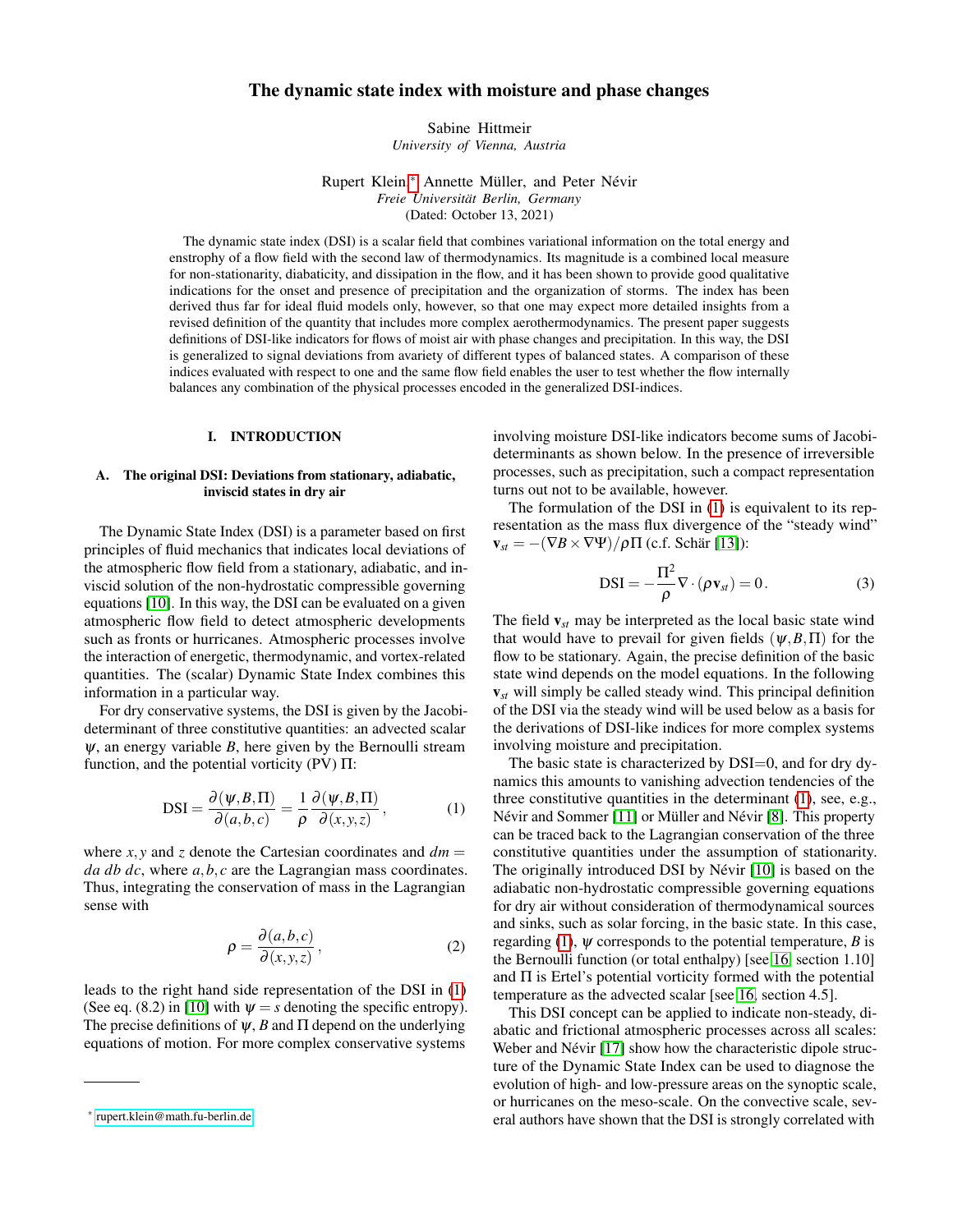intensive precipitation processes, see e.g. Claussnitzer et al. [\[2\]](#page-9-2), Gaßmann [\[5\]](#page-9-3), Weijenborg et al. [\[18\]](#page-10-4).

#### B. DSI-like indicators for generalized balances and fluids

As stated above, the original Dynamic State Index generates a non-zero signal when the underlying flow is non-stationary or when it involves diabatic or dissipative processes. In other words, the DSI indicates deviations from a particular kind of balanced state. This perspective gives rise to generalizations of the DSI as indicators for deviations from different types of balance.

One prominent example in question is the geostropic and hydrostatic balance that forms the basis of quasi-geostrophic theory and is considered approximately valid on synoptic length and time scales. To accomodate such scale-dependent aspects in the DSI framework, Müller et al. [\[9\]](#page-9-4) derived a Dynamic State Index,  $DSI_{OG}$ , directly from the quasi-geostrophic model. In this case, the Bernoulli function reduces to  $B = \frac{1}{f_0} \phi$ , where  $\phi$  is Earth's gravitational potential,  $f_0$  denotes the Coriolis parameter and  $\Pi$  is the quasi-geostrophic, rather than the Ertel's, potential vorticity. By tracing back the original asymptotic derivation of the quasi-geostrophic model from the full compressible flow equations in [\[12\]](#page-10-5), these authors also showed that the  $DSI_{OG}$  is the leading-order asymptotic approximation of the original DSI for compressible flows in this limit. As a consequence, by comparing the  $DSI_{OG}$  with the original DSI for one and the same flow field of a compressible fluid, one can ascertain whether a balanced flow in the sense of vanishing DSI is also in the quasi-geostrophic regime – in which case the DSI<sub>OG</sub> should be comparably small.

In the same spirit Müller and Névir [\[8\]](#page-9-1) recently introduced a DSI for the Rossby model and confirmed its high correlation to precipitation patterns and its applicability to the phenomenological concept of "Großwetterlagen". For the (two-dimensional) Rossby model on the  $\beta$ -plane, the related  $DSI_{Ro}$  is given by the Jacobi-determinant of just two quantities, namely of the geopotential height  $(B = \frac{1}{f_0} \phi)$  and the absolute vorticity  $(\Pi = \zeta_a)$ . Utilizing the three indices DSI,  $DSI_{QG}$ , and  $DSI_{Ro}$  available, one can now test whether a balanced flow ( $DSI \ll 1$ ) is also balanced on synoptic ( $DSI_{OG} \ll 1$ ), or even on the scale of the external Rossby radius ( $DSI_{Ro} \ll 1$ ) and beyond.

Another possible DSI generalization consists of replacing the reference thermodynamic state change underlying the construction of the index from the isentropic ( $p \sim \rho^{\gamma}$ ) to some polytropic ( $p \sim \rho^{\kappa}$ ) pressure-density relationship, where  $\gamma$  and  $\kappa$  are the isentropic and polytropic exponents, respectively. With a change of this type, a non-vanishing  $DSI<sup>\kappa</sup>$  can indicate, e.g., deviations from an isothermal, isochoric, or isobaric state for  $\kappa = \gamma$ , 1, or  $\infty$ , respectively. Furthermore, minimization of  $DSI^k$  with respect to  $\kappa$  for a given slowly varying flow field characterizes the diabatic effects in the flow in terms of the most similar polytropic process.

The derivation of a polytropic DSI-family will be the subject of a forthcoming paper, but analogous considerations motivate the present work: The comparison, for one and the same flow field, of DSI-like variables that encode balances under different

prevailing moist processes provides diagnostic insights into the aerothermodynamic nature of the flow. Mathematically, in developing a DSI for moist processes, we consider a basis of constituting quantities that generalize the potential temperature,  $ψ$ , the Bernoulli function, *B*, and the potential vorticity,  $\Pi$ , for model equations that include the effects of moist processes.

After a brief summary of the mathematical formalism underlying the original DSI concept, a generalized derivation of the same quantity that directly invokes the second law of thermodynamics will be presented in section [II.](#page-1-0) Section [III](#page-4-0) then utilizes the generalized derivation to provide a hierarchy of three DSIlike indices relevant for moist air flows. These indices signal balances for moist flows with and without phase changes and for precipitating and non-precipitating states. Section [IV](#page-8-0) summarizes our results and provides further conclusions.

## <span id="page-1-0"></span>II. GENERALIZED DERIVATION OF DSI-LIKE VARIABLES

#### <span id="page-1-3"></span>A. Classical derivation of the DSI

Here we recall the derivation of the DSI for the equations for non-hydrostatic compressible flows of dry air [see [10,](#page-9-0) [15\]](#page-10-6) for later reference. We start with the momentum equation

<span id="page-1-1"></span>
$$
\partial_t \mathbf{v} + \xi_a \times \mathbf{v} + \left(\frac{1}{2}\nabla \mathbf{v}^2 + \frac{1}{\rho}\nabla p + \nabla \phi\right) = \mathbf{F},\qquad(4)
$$

where **F** denotes frictional forces,  $\phi$  the geopotential height field, *p* the pressure,  $\rho$  the density and  $\Omega$  the earth rotation, and where we have utilized the Weber-Transform

$$
\mathbf{v} \cdot \nabla \mathbf{v} = \xi \times \mathbf{v} + \frac{1}{2} \nabla \mathbf{v}^2 \tag{5}
$$

where  $\xi = \nabla \times \mathbf{v}$  and  $\xi_a = \xi + 2\Omega$  denote the relative and absolute vorticities, respectively. Under adiabatic conditions the potential temperature

<span id="page-1-4"></span>
$$
\theta = T \left(\frac{p_0}{p}\right)^{\frac{R_d}{c_{pd}}} \tag{6}
$$

is conserved along Lagrangian paths. Here *R<sup>d</sup>* and *cpd* are the ideal gas constant and the specific heat capacity at constant pressure for dry air, respectively. Thus, forming the cross product of [\(4\)](#page-1-1) with  $\nabla \theta$ , we obtain

$$
(\partial_t \mathbf{v} - \mathbf{F} + \nabla B + \frac{1}{\rho} \nabla p - \nabla H) \times \nabla \theta
$$
  
= -(\xi\_a \times \mathbf{v}) \times \nabla \theta = \xi\_a \mathbf{v} \cdot \nabla \theta - \mathbf{v} \xi\_a \cdot \nabla \theta (7)  
= -\xi\_a \partial\_t \theta - \mathbf{v} \rho \Pi^{\theta},

where

<span id="page-1-2"></span>
$$
B = \frac{1}{2}\mathbf{v}^2 + H + \phi \,, \quad H = c_{pd}T \,, \quad \text{and} \quad \Pi^{\theta} = \frac{\xi_a \cdot \nabla \theta}{\rho} \tag{8}
$$

are the Bernoulli function, the enthalpy, and the potential vorticity, respectively. Using the ideal gas law  $p = R_d \rho T$  we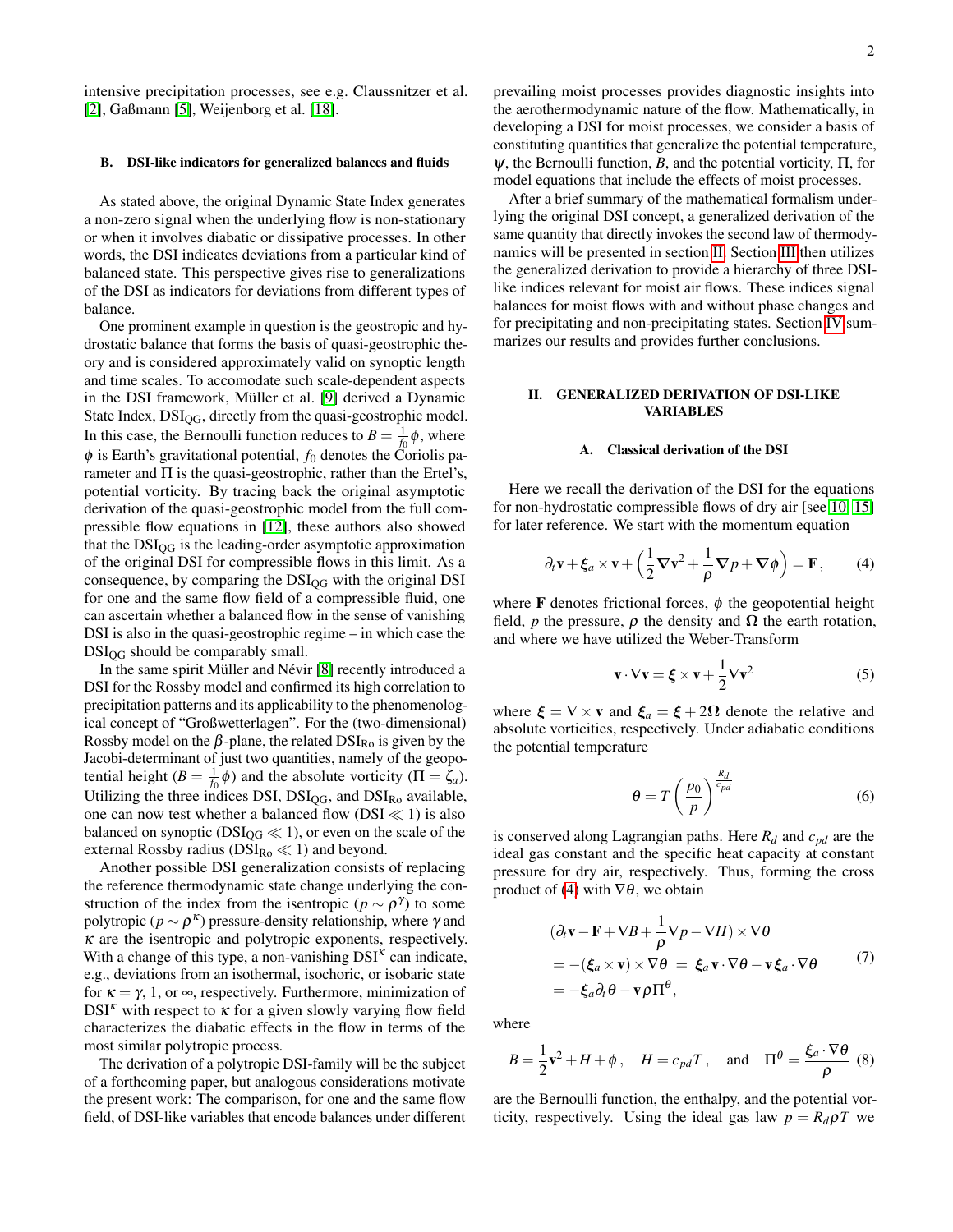further obtain

$$
\left(\frac{1}{\rho}\nabla p - \nabla H\right) \times \nabla \theta = T(R_d \nabla \ln p - c_{pd} \nabla \ln T) \times \nabla \theta
$$
  
=  $-c_{pd} T \nabla \ln \theta \times \nabla \theta = 0.$  (9)

Assuming stationarity and neglecting friction leads to the steady wind for adiabatic, inviscid, and steady flows [\[13\]](#page-10-0)

$$
\mathbf{v}_{st} = -\frac{1}{\rho \Pi^{\theta}} \Big[ \nabla B \times \nabla \theta \Big]. \tag{10}
$$

The DSI is designed to signal deviations from this steady wind, and its mathematical representation follows from the continuity equation based on the steady wind:

<span id="page-2-0"></span>
$$
DSI = -\frac{\Pi^{\theta^2}}{\rho} \nabla \cdot (\rho \mathbf{v}_{st}) = -\frac{1}{\rho} \nabla \Pi^{\theta} \cdot (\nabla B \times \nabla \theta)
$$
  
=  $\frac{1}{\rho} \frac{\partial (\theta, B, \Pi^{\theta})}{\partial (x, y, z)}$ . (11)

Thus, the DSI indicates local deviations of an atmospheric flow field from a stationary, adiabatic, and inviscid state, i.e., the presence of instationary, viscous, or diabatic processes.

Interpreting the DSI geometrically and regarding isentropic surfaces, the steady wind based on the non-hydrostatic compressible governing equations blows along the isolines of the Bernoulli stream function as well as of the PV, and the DSI signal indicates non-alignment of these fields in the sense that for non-zero DSI the vectors  $\nabla \theta$ ,  $\nabla B$ , and  $\nabla \Pi^{\theta}$  are linearly independent. In turn, such non-alignment signals the presence of molecular transport or more general diabatic atmospheric processes.

Previous works corroborate, on the basis of meteorological observations, that the DSI as defined in [\(11\)](#page-2-0) signals diabatic processes [\[2,](#page-9-2) [5,](#page-9-3) [18\]](#page-10-4). To obtain DSI variants that locate specific diabatic processes, for example the formation of clouds, or extreme precipitation, we will include successively more complex moist processes in the equations of motion and derive related new DSI-like indices in section [III.](#page-4-0)

#### B. DSI and PV for a multi-component fluid

## *1. A generalization of the* DSI

To generalize the derivation of the DSI for a multicomponent fluid we proceed in analogy to the last section. Starting with the corresponding set of equations of motion, we derive the model-dependent steady wind leading to the scalar DSI-field that indicates deviations from this basic state. The point of departure for the derivations are again the momentum equations which we rewrite here as

<span id="page-2-1"></span>
$$
\partial_t \mathbf{v} + \xi_a \times \mathbf{v} + \nabla B = \mathbf{F} + \mathbf{G} \,. \tag{12}
$$

where

<span id="page-2-6"></span>
$$
B = \frac{1}{2}\mathbf{v}^2 + H + \phi\tag{13}
$$

and

<span id="page-2-4"></span>
$$
\mathbf{G} = \nabla H - \frac{1}{\rho} \nabla p = T \nabla S + \sum_{i=1}^{n_{\rm sp}} \mu_i \nabla Y_i \tag{14}
$$

are again the Bernoulli function (or total enthalpy) from [\(8\)](#page-1-2) with an appropriately scaled specific enthalpy *H* adapted to the system under consideration, *G* is the effective diabatic forcing term, *S* the specific entropy, and  $\mu_i = H_i - Ts_i$  and  $Y_i$ are the chemical potential and the mass fraction of the *i*th fluid constituent with  $i \in \{1, \ldots, n_{sp}\}$  and  $n_{sp}$  denoting the number of fluid components.

$$
\Pi^s = \frac{\xi_a \cdot \nabla s}{\rho},\tag{15}
$$

denote the Ertel-type potential vorticity based on the entropy *s* which satisfies the transport equation

<span id="page-2-5"></span>
$$
\frac{ds}{dt} = \partial_t s + \mathbf{v} \cdot \nabla s = Q_s \tag{16}
$$

with the generalized source term  $Q_s$  that subsumes all dissipative and external forcing processes that affect entropy evolution along fluid path lines. Taking the cross product of [\(12\)](#page-2-1) with ∇*s* yields

<span id="page-2-2"></span>
$$
(\partial_t \mathbf{v} + \nabla B - \mathbf{F} - \mathbf{G}) \times \nabla s = -(\xi_a \times \mathbf{v}) \times \nabla s
$$
  
=  $\xi_a \mathbf{v} \cdot \nabla s - \mathbf{v} \xi_a \cdot \nabla s$  (17)  
=  $-\xi_a \partial_t s - \mathbf{v} \rho \Pi^s + \xi_a Q_s$ .

Following Schär's procedure for the case of dry air [\[13\]](#page-10-0), we now define a steady wind based on [\(17\)](#page-2-2) by assuming stationarity ( $\partial_t$  ≡ 0). This yields

$$
\mathbf{v}_{st}^{s} = -\frac{1}{\rho \Pi^{s}} \Big[ (\nabla B - \mathbf{G} - \mathbf{F}) \times \nabla s - \xi_{a} Q_{s} \Big]. \tag{18}
$$

The definition of the DSI according to Névir [\[10\]](#page-9-0), Névir and Sommer [\[11\]](#page-10-1) then results from the continuity equation for the steady wind with a suitable normalization,

<span id="page-2-3"></span>
$$
DSIs = -\frac{(\Pis)^{2}}{\rho} \nabla \cdot (\rho \mathbf{v}_{st}^{s})
$$
  
=  $\frac{(\Pis)^{2}}{\rho} \nabla \cdot \left[ \frac{1}{\Pi^{s}} \left( (\nabla B - \mathbf{G} - \mathbf{F}) \times \nabla s - \xi_{a} Q_{s} \right) \right].$  (19)

For a steady flow the DSI<sup>s</sup> vanishes by definition of the steady wind, because under these conditions the steady wind coincides with the actual wind field and satisfies the continuity equation for steady conditions which amounts to

$$
\nabla \cdot (\rho \mathbf{v}_{st}^s) = 0 \quad \Leftrightarrow \quad \text{DSI}^s = 0. \tag{20}
$$

Note that we have generalized the original DSI concept by allowing for both frictional forces, F, and entropy production,  $Q_s$ . Of course, when **F**  $\equiv$  0 and  $Q_s \equiv$  0 the indicator is tuned again to adiabatic, frictionless and steady flows as discussed in section [II A.](#page-1-3)

The generalized DSI-concept as represented by [\(19\)](#page-2-3) will be utilized below to suggest dynamic state indices for the equations of moist air flow. Entropy (or potential temperature), Bernoulli function, and PV will be adapted to the given model, leading to the formulation of the corresponding steady wind and of a related DSI.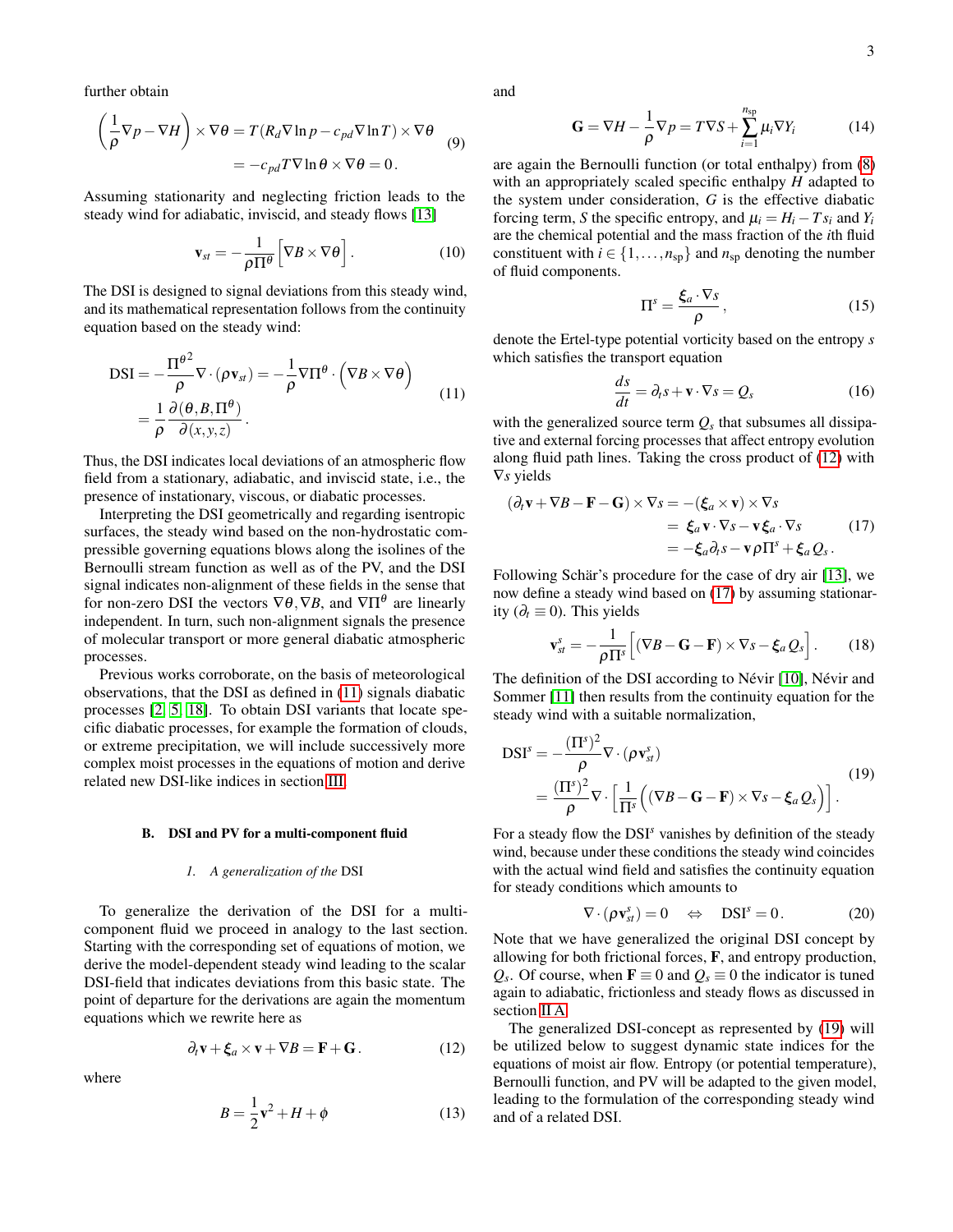## *2. Is there a generalization of the potential vorticity for inclusion in the DSI framework?*

The vorticity transport equation, and with it the Lagrangian evolution of the entropy-based potential vorticity Π*<sup>s</sup>* , can be derived as follows. Again, the point of departure are [\(12\)](#page-2-1) and [\(14\)](#page-2-4) which we combine to yield

<span id="page-3-0"></span>
$$
\frac{\partial \mathbf{v}}{\partial t} + \xi_a \times \mathbf{v} + \nabla B = T \nabla s + \sum_{i=1}^{n_{\rm sp}} \mu_i \nabla Y_i + \mathbf{F}
$$
 (21)

Taking the curl yields the vorticity transport equation

$$
\frac{\partial \boldsymbol{\xi}}{\partial t} + \nabla \times (\boldsymbol{\xi}_a \times \mathbf{v}) = \nabla T \times \nabla s + \sum_{i=1}^{n_{\rm sp}} \nabla \mu_i \times \nabla Y_i + \nabla \times \mathbf{F} \tag{22}
$$

Incorporating the conservation of mass via the continuity equation and multiplying by  $\nabla s$ , omitting the term  $(\nabla T \times \nabla s) \cdot \nabla s$ , and utilizing [\(16\)](#page-2-5), leads to the evolution equation for the entropy-based potential vorticity  $\Pi^s = (\xi_a \cdot \nabla s)/\rho$ ,

$$
\frac{d\Pi^s}{dt} = \frac{1}{\rho} \left( \sum_{i=1}^{n_{\rm sp}} \nabla \mu_i \times \nabla Y_i + \nabla \times \mathbf{F} \right) \cdot \nabla s + \frac{\xi_a}{\rho} \cdot \nabla Q_s \,, \tag{23}
$$

where, following Gassmann and Herzog [\[6\]](#page-9-5),

$$
\nabla \mu_i = \frac{1}{\rho_i} \nabla p_i - s_i \nabla T. \tag{24}
$$

Clearly, for frictionless,  $\mathbf{F} \equiv 0$ , and adiabatic,  $Q_s \equiv 0$ , flow we must require in addition that the solenoidal first terms on the right hand side vanish as well [see e.g. [14\]](#page-10-7).

With a more general advected scalar,  $\psi$ , used instead of entropy in forming the PV and DSI variables,  $\Pi^{\psi}$  and  $\text{DSI}^{\psi}$ , respectively, one would require

<span id="page-3-1"></span>
$$
\mathbf{F} = 0, \quad \frac{d\psi}{dt} = Q_{\psi} = 0, \tag{25}
$$

and

$$
\nabla \psi \cdot \left( \nabla T \times \nabla s + \sum_{i=1}^{n_{\rm sp}} \nabla \mu_i \times \nabla Y_i \right) = 0 \tag{26}
$$

for  $\Pi^{\psi}$  to be a Lagrangian conserved quantity.

Analogous potential vorticity equations can also be derived for models including moist processes. But, in general, retaining ρ as the total density and using the entropy *S* for the appropriate multi-species atmospheric models with moisture, we are not able to find a scalar  $\psi$  such that the solenoidal term vanishes in all cases. Schubert [\[14\]](#page-10-7) discusses the evolution of potential vorticities,  $\Pi^{\theta_x}$ , formulated in terms of different potential temperature-like variables  $\theta_x$ . He demonstrates that the solenoidal term always vanishes when using the virtual potential temperature,  $\theta_{\rho}$ , which is effectively a function of density and pressure only. This ansatz hides the influences of particular moist phase conversions, however, and this is why the Gibb's form involving  $T\nabla S$  rather than  $\nabla p/\rho$  is used in the momentum equation [\(21\)](#page-3-0) here, and why the subsequent derivations of DSI-like quantities are based on entropy rather than on potential temperatures.

### C. The DSI for dry air

In the following the steady wind and the DSI for the nonhydrostatic compressible governing equations for dry air are derived corroborating the DSI introduced by Névir [\[10\]](#page-9-0). For the derivations of the DSI for moist air we follow the same steps, but adapt the entropy, the Bernoulli function and the potential vorticity to the particular models.

Owing to the second law of thermodynamics, entropy is conserved along particle paths for adiabatic motions, and for dry air it satisfies the relation

$$
\frac{ds_{(d)}}{dt} = c_{pd} \frac{d \ln T}{dt} - R_d \frac{d \ln p}{dt}.
$$
 (27)

Integrated, this yields the entropy equation of state,

$$
s_{(d)} = c_{pd} \ln \frac{T}{T_0} - R_d \ln \frac{p}{p_0},
$$
 (28)

where  $c_{pd}$  denotes the specific heat capacity at constant pressure for dry air, see also table [I.](#page-4-1) We remark that the commonly used notation of *S* for the entropy is changed here to  $s_{(d)}$  indicating that we consider the entropy for dry air. This will allow us to distinguish between the different entropies for dry air  $(d)$ , moist air with vapor only  $(v)$ , cloudy air  $(c)$  and precipitating air (*r*) later on. The other quantities will be indexed accordingly.

With the entropy being a conserved quantity for adiabatic motion, a natural choice for  $\psi$  is

$$
\Psi = s_{(d)}\,,\tag{29}
$$

and, due to [\(25\)](#page-3-1), the associated potential vorticity

$$
\Pi_{(d)}^{s} = \frac{\xi_a \cdot \nabla s_{(d)}}{\rho} \tag{30}
$$

is also conserved during frictionless motion.

For the dry air case the enthalpy  $h_{(d)}$  (up to integration constants) is defined by

$$
h_{(d)} = c_{pd}T. \tag{31}
$$

Using the ideal gas law

$$
p = R_d \rho T \tag{32}
$$

it follows that

$$
dh_{(d)} = T ds_{(d)} + \frac{1}{\rho} dp.
$$
 (33)

Thus setting  $H_{(d)} = h_{(d)}$  in the Bernoulli function in [\(13\)](#page-2-6) we obtain for  $\mathbf{G}_{(d)}$  according to [\(14\)](#page-2-4) the identity

$$
\mathbf{G}_{(d)} = T \nabla s_{(d)},\tag{34}
$$

which satisfies, obviously,  $\mathbf{G}_{(d)} \times \nabla s_{(d)} = 0$  and the steady wind is thus given by

$$
\mathbf{v}_{st(d)}^s = \frac{1}{\rho \Pi_{(d)}^s} \nabla s_{(d)} \times \nabla B_{(d)}.
$$
 (35)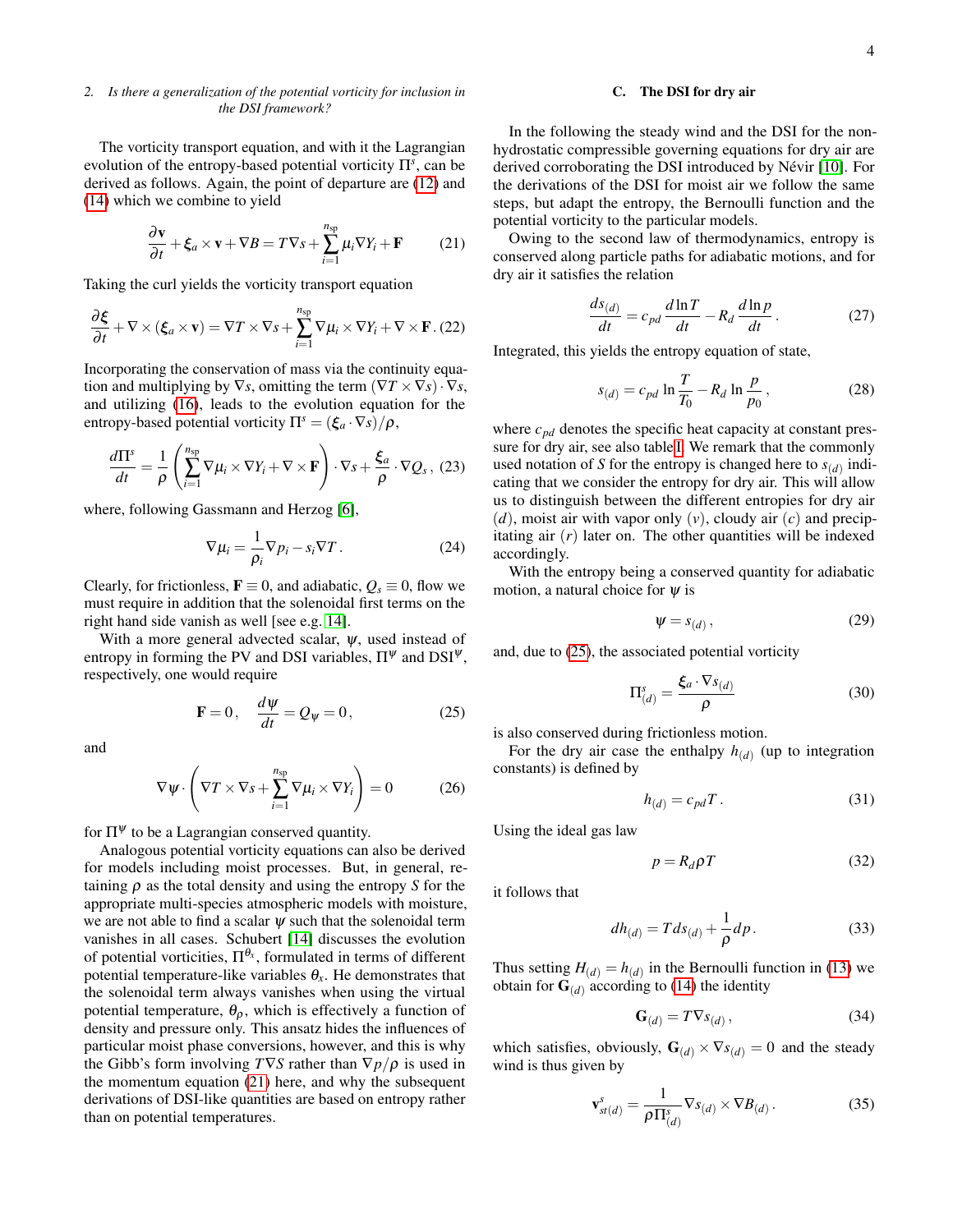<span id="page-4-1"></span>TABLE I. Thermodynamic equation of state parameters for moist air at reference temperature  $T_0 = 273.15$  K and reference pressure  $p_0 = 10^5 Pa$ (see, e.g., [\[3,](#page-9-6) [4\]](#page-9-7)):

|                                                 |                                                     | 1005 J\kg\K dry air specific heat capacity at constant pressure        |
|-------------------------------------------------|-----------------------------------------------------|------------------------------------------------------------------------|
| $\begin{bmatrix} c_{pd} \\ R_d \end{bmatrix}$   |                                                     | 287 J\kg\K dry air gas constant                                        |
| $\begin{array}{ c } c_{pv} \ R_{v} \end{array}$ |                                                     | 1850 J $\kg\K$ water vapor specific heat capacity at constant pressure |
|                                                 |                                                     | 462 J\kg\K water vapor gas constant                                    |
| c <sub>l</sub>                                  |                                                     | 4218 J\kg\K liquid water specific heat capacity                        |
|                                                 | $L_{\text{ref}}$ 2.5 $\cdot$ 10 <sup>6</sup> J \ kg | latent heat of condensation at reference conditions                    |
|                                                 |                                                     |                                                                        |

Then the DSI according to [\(19\)](#page-2-3) reduces to

<span id="page-4-5"></span>
$$
DSI_{(d)}^{s} = \frac{1}{\rho} \nabla \Pi_{(d)}^{s} \cdot (\nabla s_{(d)} \times \nabla B_{(d)}),
$$
 (36)

where we have used the fact that  $\nabla \cdot (\nabla s_{(d)} \times \nabla B_{(d)}) = 0$ . Following Névir [\[10\]](#page-9-0) the DSI can also be expressed as

$$
DSI_{(d)}^{s} = \frac{1}{\rho} \frac{\partial (s_{(d)}, B_{(d)}, \Pi_{(d)}^{s})}{\partial (x, y, z)}.
$$
 (37)

Remark 1 (The DSI in terms of the potential temperature). *As explained in the introduction, the* DSI *has been defined by Névir [\[10\]](#page-9-0) in terms of the potential temperature*

$$
\psi = \theta = \theta_0 \exp\left(\frac{s_{(d)}}{c_{pd}}\right),\qquad(38)
$$

*where*  $\theta_0$  *is the potential temperature at reference conditions, for which according to* [\(6\)](#page-1-4) *the identity*  $\theta_0 = T_0$  *holds. This quantity is also conserved during adiabatic frictionless motion because*  $\theta_0$  *and*  $c_{pd}$  *are constants, and so is the related Ertel's potential vorticity*

$$
\Pi_{(d)}^{\theta} = \frac{\xi_a \cdot \nabla \theta}{\rho}.
$$
 (39)

*With these definitions, and according to* [\(19\)](#page-2-3)*, the* DSI *as introduced by Névir [\[10\]](#page-9-0) reads*

$$
DSI_{(d)}^{\theta} = \frac{1}{\rho} \nabla \Pi_{(d)}^{\theta} \cdot (\nabla \theta \times \nabla B_{(d)}) = \frac{\theta^2}{c_{pd}^2} DSI_{(d)}^s, \quad (40)
$$

*and it is proportional to the entropy-based version of the* DSI *discussed above. This in particular means that from the perspective of applications, where the DSI is used to signal deviations from a balanced state, these two versions of the DSI are equally good.*

### <span id="page-4-0"></span>III. DSI-VARIANTS WITH MOISTURE AND PHASE **CHANGES**

## A. The DSI for moist air

Here we derive the Dynamic State Index based on the equations of motion for moist air, but without phase changes, which will be incorporated in section [III B](#page-6-0) below. Water components are introduced via the mixing ratios. For water vapor the latter

is defined, e.g., as the ratio of the density of water vapor  $\rho$ <sup>*v*</sup> over the density of dry air  $\rho_d$ ,

<span id="page-4-2"></span>
$$
q_{v} = \frac{\rho_{v}}{\rho_{d}} = E \frac{e}{p_{d}}, \quad \text{where} \quad E = \frac{R_{d}}{R_{v}}, \quad (41)
$$

and where  $e$  is the vapor pressure and  $R<sub>v</sub>$  denotes the ideal gas constant for water vapor, see also table [I.](#page-4-1) Here we have used that according to the ideal gas law for dry air and water vapor

$$
p_d = \rho_d R_d T \qquad \text{and} \qquad e = p_v = \rho_v R_v T. \tag{42}
$$

For the total pressure *p* of moist air (without liquid water) we thus have according to Dalton's law

<span id="page-4-4"></span>
$$
p = p_d + e = \rho_d (R_d + q_v R_v) T =: \rho_d R' T, \qquad (43)
$$

or, equivalently,

$$
p = R_d \rho T \frac{1 + \frac{q_v}{E}}{1 + q_v} =: R_d \rho T_v, \qquad (44)
$$

where  $\rho$  is the total density  $\rho = \rho_d + \rho_v$  and  $T_v$  is referred to as the virtual temperature, see also [\[3,](#page-9-6) [4\]](#page-9-7). In a first step, we assume here that  $q<sub>v</sub>$  is conserved, i.e., we do not allow for phase changes, and that there are no liquid water constituents. This amounts to

$$
\frac{dq_v}{dt} = \partial_t q_v + \mathbf{v} \cdot \nabla q_v = 0.
$$
 (45)

Following Emanuel [\[4\]](#page-9-7) the total entropy  $s_{(v)}$  for the moist air with water vapor only is then given by

$$
s_{(v)} = (c_{pd} + q_v c_{pv}) \ln \frac{T}{T_0} - \left(R_d \ln \frac{p_d}{p_0} + q_v R_v \ln \frac{e}{e_0}\right), (46)
$$

where  $c_{pv}$  denotes the specific heat capacity at constant pressure for water vapor, see also table [I,](#page-4-1) and 0-indices denote reference values. Making use of [\(41\)](#page-4-2), the entropy can alternatively be rewritten as

$$
s_{(v)} = c'_p \ln \frac{T}{T_0} - R' \ln \frac{p}{p_0} + R' \ln \left( 1 + \frac{q_v}{E} \right) - q_v R_v \ln \frac{q_v}{q_{v0}},
$$
 (47)

where here and below we let

$$
c'_{p} = c_{pd} + q_{v}c_{pv}, \t R' = R_{d} + q_{v}R_{v}.
$$
 (48)

The differential reads

<span id="page-4-3"></span>
$$
ds_{(v)} = c_p' d \ln T - R' d \ln p + \left(c_{pv} \ln \frac{T}{T_0} - R_v \ln \frac{e}{e_0}\right) dq_v, (49)
$$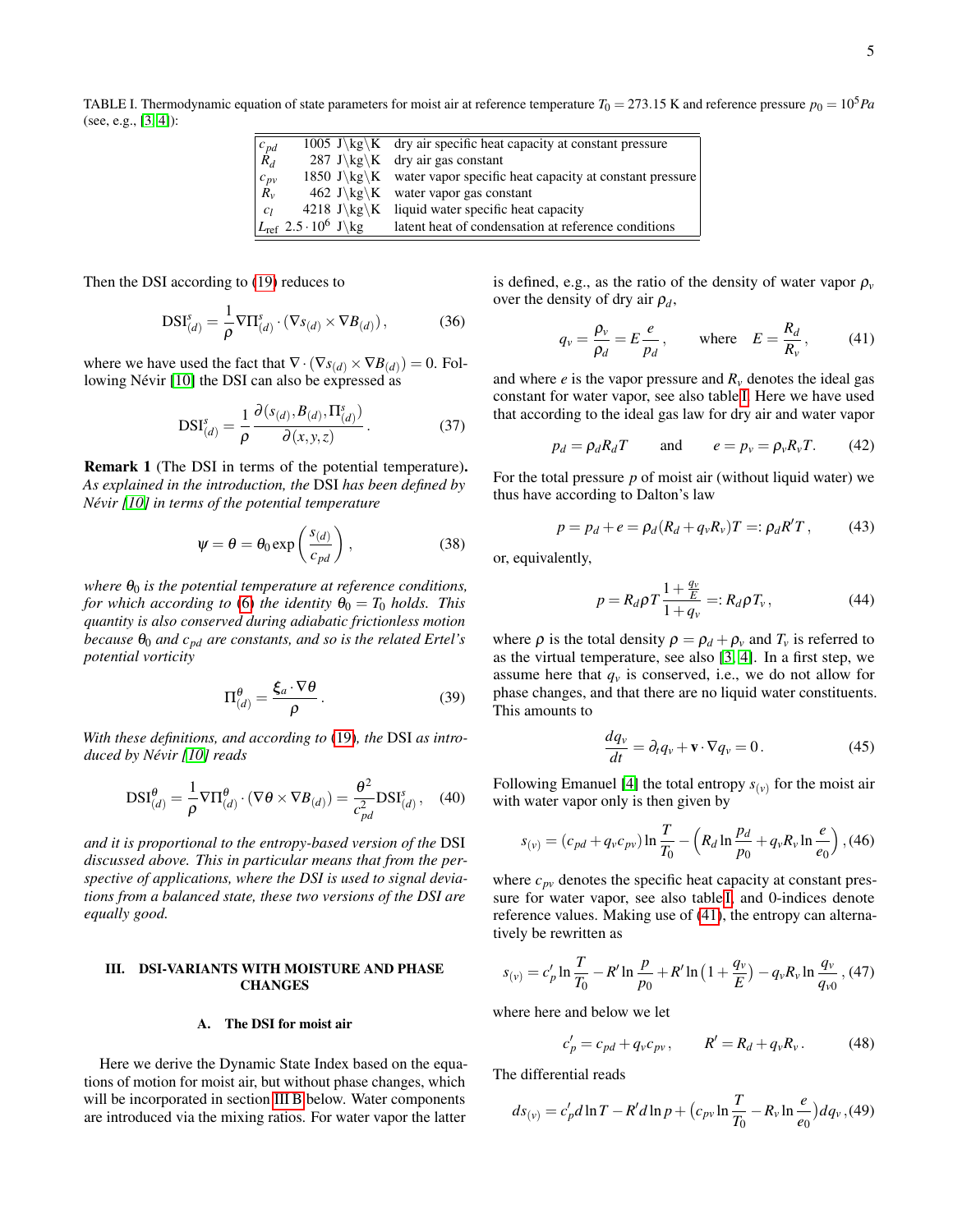where we have used  $\ln e/e_0 = \ln p/p_0 + \ln q_v/q_{v0} - \ln(1 +$  $q_v/E$ ). Notice that due to the conservation of  $q_v$  we find

$$
\frac{ds_{(v)}}{dt} = c'_p \frac{d\ln T}{dt} - R' \frac{d\ln p}{dt}.
$$
 (50)

During isentropic motion,  $s_{(v)}$  is conserved and we choose

$$
\psi = s_{(v)}
$$
 and  $\Pi_{(v)}^s = \frac{\xi_a \cdot \nabla s_{(v)}}{\rho}$ . (51)

To obtain the appropriate definition for the steady wind and the DSI for moist air with water vapor it now remains to determine the Bernoulli function  $B_{(v)}$  for moist air and accordingly the remainder function  $\mathbf{G}_{(v)}$ . The total moist enthalpy is (up to constants) given by

$$
h_{(v)} = c_p' T \,, \tag{52}
$$

satisfying

$$
dh_{(v)} = c_p' dT + c_{pv} T dq_v.
$$
 (53)

We set

$$
H_{(v)} = \frac{h_{(v)}}{1 + q_v},
$$
\n(54)

where we note that the normalization of  $h_{(v)}$  by  $(1+q_v) = \frac{\rho}{\rho_d}$ accounts for the fact that  $\frac{1}{\rho_d} \nabla p$  arises in the gradient of  $H_{(v)}$ , or  $TVs_{(v)}$  respectively, instead of  $\frac{1}{\rho} \nabla p$  appearing in the definition of G, see also [\(58\)](#page-5-0) below.

Using [\(49\)](#page-4-3) and [\(43\)](#page-4-4) one can compute

$$
\frac{1}{\rho_d} \nabla p = TR'\nabla \ln p
$$
\n
$$
= c'_p \nabla T - T \nabla s_{(v)} + T \left( c_{pv} \ln \frac{T}{T_0} - R_v \ln \frac{e}{e_0} \right) \nabla q_v
$$
\n
$$
= (1 + q_v) \nabla H_{(v)} - T \nabla s_{(v)} + (1 + q_v) \Lambda_{(v)} \nabla q_v, (56)
$$

where we denote

<span id="page-5-2"></span>
$$
\Lambda_{(v)} = \frac{1}{1+q_v} \Big( H_{(v)} + c_{pv} T \Big( \ln \frac{T}{T_0} - 1 \Big) - R_v T \ln \frac{e}{e_0} \Big), (57)
$$

such that by the definition of  $\bf{G}$  in [\(14\)](#page-2-4) we have

<span id="page-5-0"></span>
$$
\mathbf{G}_{(v)} = \nabla H_{(v)} - \frac{\nabla p}{\rho} = \frac{1}{1 + q_v} T \nabla s_{(v)} - \Lambda_{(v)} \nabla q_v \quad (58)
$$

and for the cross product

$$
\mathbf{G}_{(v)} \times \nabla s_{(v)} = -\Lambda_{(v)} \nabla q_v \times \nabla s_{(v)}.
$$
 (59)

The Bernoulli function for moist air without phase changes reads

$$
B_{(v)} = \frac{1}{2}v^2 + H_{(v)} + \phi.
$$
 (60)

Therefore the steady wind results in

$$
\mathbf{v}_{st,(v)} = -\frac{1}{\rho \Pi_{(v)}} \Big( (\nabla B_{(v)} + \Lambda_{(v)} \nabla q_v) \times \nabla s_{(v)} \Big). \quad (61)
$$

This steady wind describes a basic state that contains moist air without phase changes. Compared to the steady wind for dry air, this basic state  $\mathbf{v}_{st,(v)}$  has an additional term that contains the water vapor mixing ratio. Deviations from this basic state are related to the generation of clouds and precipitation. These deviations are captured by the DSI for moist air

$$
DSI_{(v)} = \frac{(\Pi_{(v)})^2}{\rho} \nabla \cdot \left[ \frac{1}{\Pi_{(v)}} \left( \nabla B_{(v)} + \Lambda_{(v)} \nabla q_v \right) \times \nabla s_{(v)} \right].
$$
 (62)

Comparing the  $DSI_{(v)}$  to  $DSI_{(d)}$  for dry air [\(36\)](#page-4-5), the same additional term as in the steady wind representation is added. Noting that one velocity component of this steady wind is directed along the isosurfaces of the mixing ratio of water vapor, the DSI captures deviations from this alignment. The  $DSI_{(v)}$ -signals are similar to the signals of the  $DSI_{(d)}$  for dry air, but indicating in more detail the process of moist air transport: The basic state is characterized by vanishing advection tendencies. The DSI captures deviations from the basic state and thus diagnoses the advection of moisture. Therefore, the  $DSI_{(v)}$  for moist air without phase changes captures the formation and dissolving of clouds. While the  $DSI_{(d)}$  for dry air signaled deviations from the adiabatic, inviscid and steady basic state, the difference  $DSI_{(d)} - DSI_{(v)}$  can be used to locate local deviations from pure transport of moisture.

Remark 2 (The DSI based upon a modified potential temperature). *In the moist air case the total derivative of entropy is expressed by that of a modified potential temperature* θ':

<span id="page-5-1"></span>
$$
\frac{ds_{(v)}}{dt} = c'_p \frac{d\ln T}{dt} - R' \frac{d\ln p}{dt} = c'_p \frac{d\ln \theta'}{dt},\qquad(63)
$$

*where*

$$
\theta' = T\left(\frac{p_0}{p}\right)^{\frac{R'}{c_p'}},\tag{64}
$$

*see also Emanuel [\[4\]](#page-9-7). Thus, during isentropic motion,* θ 0 *is conserved and we could therefore also choose*

$$
\psi = \theta'
$$
 and  $\Pi^{\theta'} = \frac{\xi_a \cdot \nabla \theta'}{\rho}$ . (65)

We note however that the potential vorticity  $\Pi^{\theta'}$  is not a con*served quantity anymore, since*  $s_{(v)} = F(\theta', q_v)$ . The simple *structure in* [\(63\)](#page-5-1) *is only obtained for the total derivative due to the conservation of qv, but does not hold for the spatial gradient, which involves additional terms proportional to*  $\nabla q_v$ *, see also* [\(49\)](#page-4-3)*. Thus the solenoidal term in* [\(25\)](#page-3-1) *does not vanish anymore. Nevertheless following the steps from above the* DSI *based upon* θ 0 *reads*

$$
DSI_{(v)}^{\theta'} = \frac{(\Pi_{(v)}^{\theta'})^2}{\rho} \nabla \cdot \left[ \frac{1}{\Pi_{(v)}^{\theta'}} \left( (\nabla B_{(v)} + \Lambda_{(v)}^{\theta'} \nabla q_v) \times \nabla \theta' \right) \right] (66)
$$

*with*

$$
\Lambda_{(v)}^{\theta'} = \frac{1}{1+q_v} \left( (c_{pv} - c_{pd})T + \frac{R_v c_{pd} - R_d c_{pv}}{c'_p} T \ln \frac{p_0}{p} \right). (67)
$$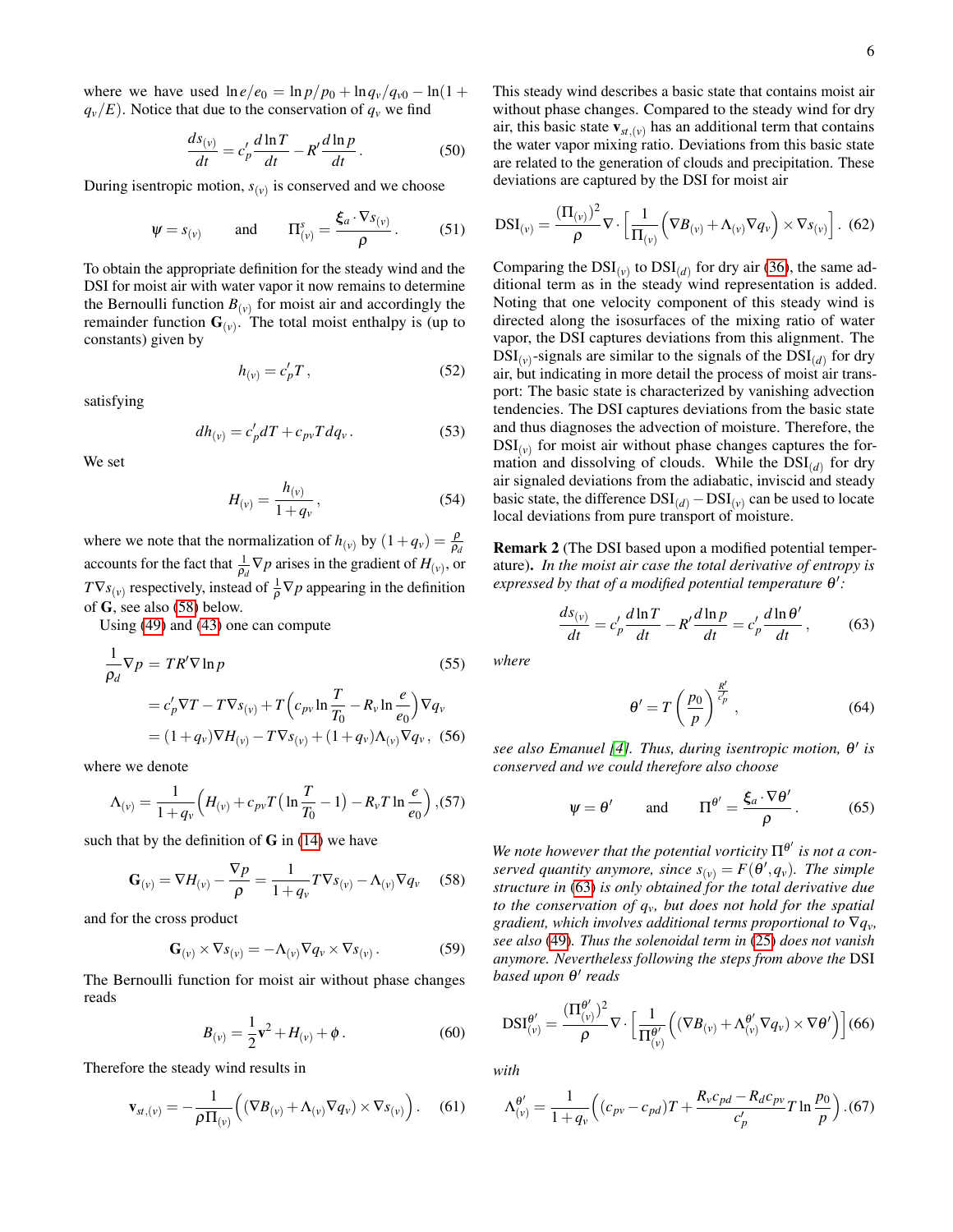## <span id="page-6-0"></span>B. The DSI for cloudy air

Here we account for water vapor and cloud liquid water with mixing ratios

$$
q_v = \frac{\rho_v}{\rho_d}, \qquad q_c = \frac{\rho_c}{\rho_d}, \qquad (68)
$$

respectively, and for their phase changes in the equations of motion. This leads us to expressions for the steady wind and DSI for cloudy air. Moreover, cloud liquid water, with density  $\rho_c$ , is assumed to be advected by the mean wind, *i.e.*, not to precipitate. Then the total water amount corresponds to

$$
q_T = q_v + q_c, \qquad (69)
$$

and the total liquid water amount is

$$
q_l = q_c. \t\t(70)
$$

For the moisture components we have the balance laws

$$
\frac{dq_v}{dt} = -Q_{cd}, \qquad \frac{dq_c}{dt} = Q_{cd}, \tag{71}
$$

where *Qcd* denotes the condensation and evaporation rate. Obviously, the total amount of moisture is conserved, i.e.,

$$
\frac{dq_T}{dt} = 0.\t(72)
$$

The total density  $\rho$  is given by  $\rho = \rho_d + \rho_v + \rho_c$  and, following common approximations, the liquid water content is assumed to not exert any pressure on the air parcels, so that

$$
p = p_d + p_v = p_d + e = \rho_d R' T = \rho R_d T \frac{1 + \frac{q_v}{E}}{1 + q_T},
$$
 (73)

where  $R' = R_d + q_v R_v$  as above, [\[3,](#page-9-6) [4\]](#page-9-7). The total enthalpy in the presence of liquid water reads (again up to constants)

<span id="page-6-2"></span>
$$
h_{(c)} = c_p' T \,, \tag{74}
$$

see, e.g., [\[4\]](#page-9-7), where

$$
c_p' = c_{pd} + q_v c_{pv} + q_l c_l \tag{75}
$$

with  $c_l$  the specific heat capacity of liquid water, see table [I.](#page-4-1) Neglecting the temperature dependence of the specific heat capacities provides a good approximation above the melting point, so that the latent heat of vaporization, *L*, which satisfies

<span id="page-6-3"></span>
$$
dL = (c_{pv} - c_l)dT, \qquad (76)
$$

becomes linear in the temperature,

<span id="page-6-1"></span>
$$
L = L_0 + (c_{pv} - c_l)T
$$
 with  $L_0 = L(T_0) - (c_{pv} - c_l)T_0$ . (77)

Further, the entropy in the case of cloudy air is given by

<span id="page-6-4"></span>
$$
s_{(c)} = c'_p \ln \frac{T}{T_0} - R_d \ln \frac{p_d}{p_0} - q_\nu R_\nu \ln \frac{e}{e_0}.
$$
 (78)

As in previous steps, we additionally introduce

$$
H_{(c)}=\frac{h_{(c)}}{1+q_T}\,.
$$

For the gradients we then obtain

$$
\nabla h_{(c)} = c_p' \nabla T + T(c_{pv} \nabla q_v + c_l \nabla q_l)
$$
 (79)

and

$$
\nabla H_{(c)} = \frac{\nabla h_{(c)}}{1 + q_T} - \frac{H_{(c)}}{1 + q_T} \nabla q_T.
$$
 (80)

Making use of the ideal gas laws for dry air and water vapor, for the entropy accordingly, we obtain

$$
\nabla s_{(c)} = c'_p \nabla \ln T - \frac{1}{T} \frac{\nabla p}{\rho_d}
$$
  
+ 
$$
\ln \frac{T}{T_0} (c_{pv} \nabla q_v + c_l \nabla q_l) - R_v \ln \frac{e}{e_0} \nabla q_v,
$$
 (81)

and multiplication by  $T \rho_d / \rho = T / (1 + q_T)$  yields

$$
\nabla p = -\frac{T\nabla s_{(c)}}{1+qT} + \frac{c_p'\nabla T}{1+qT} + (c_{pv}T\ln\frac{T}{T_0} - R_vT\ln\frac{e}{e_0})\nabla q_v + c_lT\ln\frac{T}{T_0}\nabla q_c,
$$
\n(82)

such that for  $\mathbf{G}_{(c)}$  we obtain

$$
\mathbf{G}_{(c)} = \nabla H_{(c)} - \frac{\nabla p}{\rho}
$$
  
= 
$$
\frac{T \nabla s_{(c)}}{1 + q_T} - \Lambda_{(c),1} \nabla q_v - \Lambda_{(c),2} \nabla q_l,
$$
 (83)

where

$$
\Lambda_{(c),1} = \frac{1}{1+q_T} \left( H_{(c)} + c_{pv} T \left( \ln \frac{T}{T_0} - 1 \right) - R_v T \ln \frac{e}{e_0} \right), (84)
$$
  

$$
\Lambda_{(c),2} = \frac{1}{1+q_T} \left( H_{(c)} + c_l T \left( \ln \frac{T}{T_0} - 1 \right) \right),
$$
 (85)

resemble [\(57\)](#page-5-2). Again we choose

$$
\psi = s_{(c)}
$$
 and  $\Pi_{(c)} = \frac{\xi_a \cdot \nabla s_{(c)}}{\rho}$ . (86)

Furthermore,

$$
\mathbf{G}_{(c)} \times \nabla s_{(c)} = -(\Lambda_{(c),1} \nabla q_v + \Lambda_{(c),2} \nabla q_l) \times \nabla s_{(c)}, \quad (87)
$$

while the Bernoulli function for cloudy air reads

$$
B_{(c)} = \frac{1}{2}v^2 + H_{(c)} + \phi.
$$
 (88)

Finally, the steady wind results in

$$
\mathbf{v}_{st,(c)} = \frac{1}{\rho \Pi_{(c)}} \Big[ \nabla s_{(c)} \times (\nabla B_{(c)} + \Lambda_{(c),1} \nabla q_v + \Lambda_{(c),2} \nabla q_l) \Big]. \tag{89}
$$

The steady wind for cloudy air describes an atmospheric basic state that includes water vapor, liquid water and phase changes, but no precipitation, and implies the

$$
DSI_{(c)} = \frac{(\Pi_{(c)})^2}{\rho} \nabla \cdot \left[ \frac{1}{\Pi_{(c)}} \left( (\nabla B_{(c)} + \Lambda_{(c),1} \nabla q_v + \Lambda_{(c),2} \nabla q_l) \times \nabla s_{(c)} \right) \right].
$$
\n(90)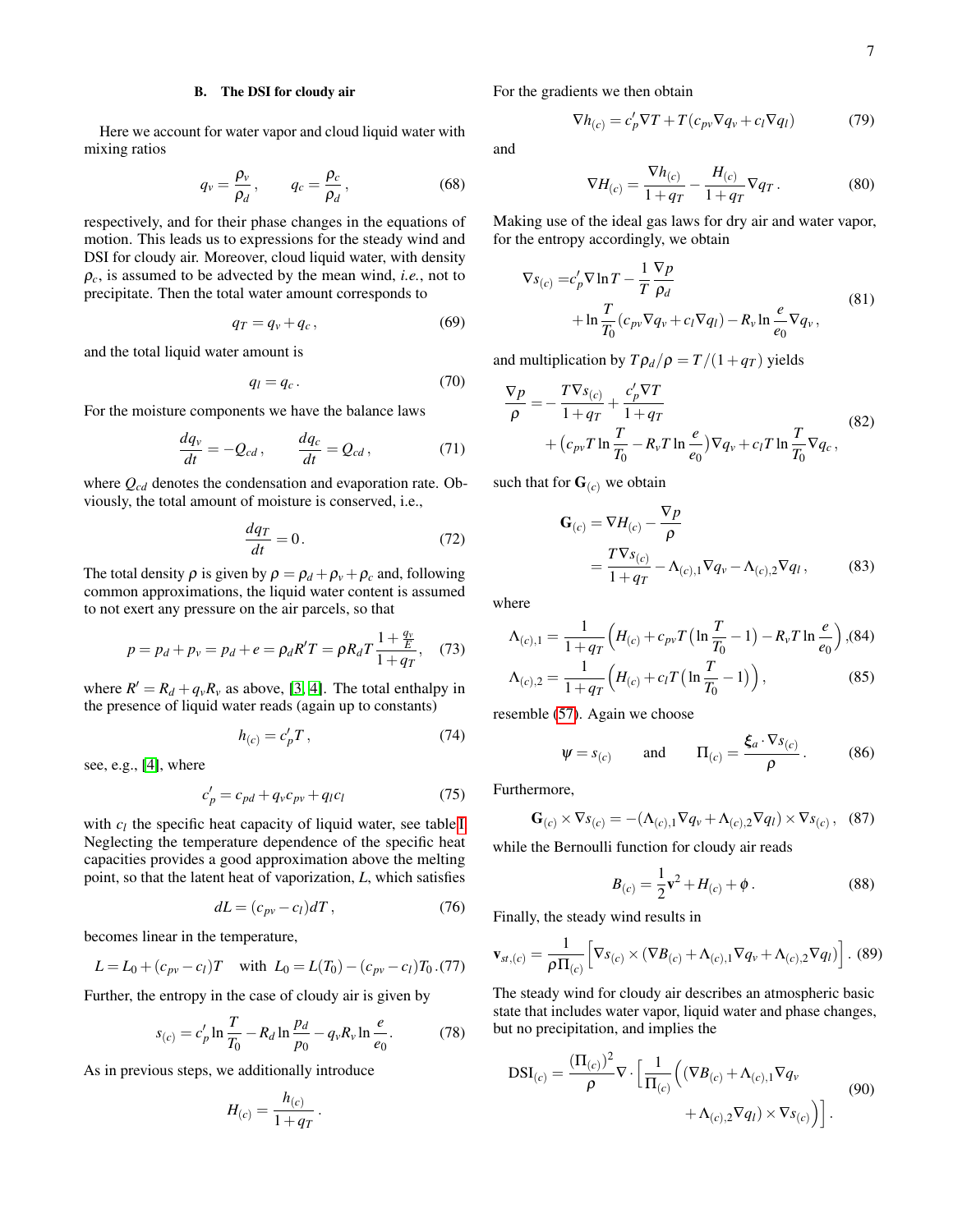Thus, compared to the previously derived  $\mathbf{v}_{st,(v)}$  and  $\text{DSI}_{(v)}$  for moist air without phase changes the  $DSI_{(c)}$  for cloudy air is extended by a term proportional to the gradient of the liquid water content, and latent heating appears explicitly through the definition of  $s_{(c)}$ ,  $B_{(c)}$  and  $\Lambda_{(c),i}$ , respectively. The utility of this new index is that the difference  $DSI_{(c)} - DSI_{(v)}$  indicates processes associated with cloud generation or dissolution.

In the next section, we will further include the (vertical) transport of precipitation to derive a DSI variant that signals, e.g., extreme or less intense precipitation.

Remark 3 (Alternative expressions for the thermodynamic quantities). *Often the enthaply in the case of liquid water being present is stated as (again up to constants)*

$$
h_{(c)} = (c_{pd} + qrc_l)T + Lq_v
$$

*see, e.g., [\[4\]](#page-9-7). Using* [\(77\)](#page-6-1)*, this coincides with* [\(74\)](#page-6-2) *up to the constant value L*0*. Accordingly, a common formulation of the entropy for cloudy air is*

<span id="page-7-0"></span>
$$
s_{(c)} = (c_{pd} + q_T c_l) \ln \frac{T}{T_0} - R_d \ln \frac{p_d}{p_0} + \frac{Lq_v}{T} - q_v R_v \ln \frac{e}{e^*} (91)
$$

*According to [\[4\]](#page-9-7), the latent heat L satisfies*

$$
\frac{L}{T} = (c_{pv} - c_l) \ln \frac{T}{T_0} - R_v \ln \frac{e^*}{e_0},
$$
\n(92)

*which is consistent with* [\(76\)](#page-6-3) *owing to the Clausius-Clapeyron relation for the saturation vapor pressure e*<sup>∗</sup> *,*

$$
d\ln e^* = \frac{LdT}{R_v T^2}.
$$
 (93)

*This verifies, in particular, the equivalence of* [\(91\)](#page-7-0) *and* [\(78\)](#page-6-4)*.*

## C. The DSI for precipitating air

To cover the precipitation of rain, the "rain amount"

$$
q_r = \frac{\rho_r}{\rho_d},\tag{94}
$$

is introduced and its evolution includes vertical sedimentation with the terminal fall velocity, *V<sup>r</sup>* . Then the total water amount and total density correspond to

<span id="page-7-1"></span>
$$
q_T = q_v + q_c + q_r, \qquad \rho = \rho_d + \rho_v + \rho_c + \rho_r, \quad (95)
$$

and the liquid water content is determined by

<span id="page-7-2"></span>
$$
q_l = q_c + q_r. \tag{96}
$$

The moisture quantities satisfy the balance laws

$$
\frac{dq_v}{dt} = -Q_{cd} + Q_{ev},\tag{97}
$$

$$
\frac{dq_c}{dt} = Q_{cd} - Q_{ac} - Q_{cr},\qquad(98)
$$

$$
\frac{dq_r}{dt} - \frac{1}{\rho_d} \partial_z (\rho_d V_r q_r) = -Q_{ev} + Q_{ac} + Q_{cr},\qquad(99)
$$

where *Qcd* again denotes condensation and evaporation rates,  $Q_{ev}$  the evaporation rate of rain,  $Q_{ac}$  the autoconversion rate of cloud water into rain once droplets grow big enough, and *Qcr* is the collection rate of cloud water by the falling rain. The total amount of moisture is conserved up to the relative vertical transport of precipitation, so that

$$
\frac{dq_T}{dt} = \frac{1}{\rho_d} \partial_z (\rho_d V_r q_r). \tag{100}
$$

The terminal fall velocity of precipitation affects also the momentum balance [\(12\)](#page-2-1), which is extended by an additional term

$$
\mathbf{W}_r = \frac{1}{1+q_T} \partial_z (q_r V_r \mathbf{v}) \tag{101}
$$

on the right hand side, see [\[3\]](#page-9-6), [\[7\]](#page-9-8), which is typically neglected in the literature. In an asymptotic analysis for deep convective clouds it was found not to play a role in the leading order dynamics on shorter time scales, but the term could get to be relevant for longer time scales or over large areas of precipitation, [\[7\]](#page-9-8). This is also in agreement with [\[3\]](#page-9-6) and references therein. As we are interested here in analysing warm convective events and local processes, it is acceptable to assume

$$
\mathbf{W}_r = 0, \tag{102}
$$

below. Then the steady wind can be derived in a similar fashion as before and, following the earlier derivations for cloudy air by replacing  $q_T$  with [\(95\)](#page-7-1) and  $q_l$  with [\(96\)](#page-7-2), we obtain the same expressions for  $B(r)$ ,  $G(r)$ ,  $H(r)$ ,  $\Pi(r)$ ,  $\Lambda(r)$ , *i* as for  $B_{(c)}$ ,  $G_{(c)}$ ,  $H_{(c)}$ ,  $\Pi_{(c)}$ ,  $\Lambda_{(c),i}$ . The precipitation terms, however, affect the entropy balance by constituting a source term

$$
\frac{ds_{(r)}}{dt} = c_l \ln \frac{T}{T_0} \frac{dq_T}{dt} = c_l \ln \frac{T}{T_0} \frac{1}{\rho_d} \partial_z (\rho_d V_r q_r) =: Q_{s_{(r)}}, (103)
$$

and the generalised construction of the steady wind yields

$$
\mathbf{v}_{st,(r)} = \frac{1}{\rho \Pi_{(r)}} \Big[ \nabla s_{(r)} \times (\nabla B_{(r)} + \Lambda_{(r),1} \nabla q_v + \Lambda_{(r),2} \nabla q_l) + \\ + \xi_a Q_{s_{(r)}} \Big]. \tag{104}
$$

Thus, for the  $DSI<sub>(r)</sub>$  we have

$$
DSI_{(r)} = \frac{(\Pi_{(r)})^2}{\rho} \nabla \cdot \left[ \frac{1}{\Pi_{(r)}} \left( (\nabla B_{(r)} + \Lambda_{(r),1} \nabla q_T + \nabla \cdot \nabla \cdot \nabla q_T + \nabla \cdot \nabla \cdot \nabla q_T \right) \nabla q_T \right] \n\tag{105}
$$

Relative to the DSI for dry air in  $(36)$ , the  $DSI<sub>(r)</sub>$  indicates deviations from a basic state to the balance of which both phase changes of water and the (vertical) transport of precipitation contribute substantially. In turn, comparisons of the  $DSI<sub>(r)</sub>$ with the moist and cloudy air variants,  $DSI_{(v)}$  and  $DSI_{(c)}$ , respectively, allows the user to distinguish regions in which different combinations of these processes balance each other.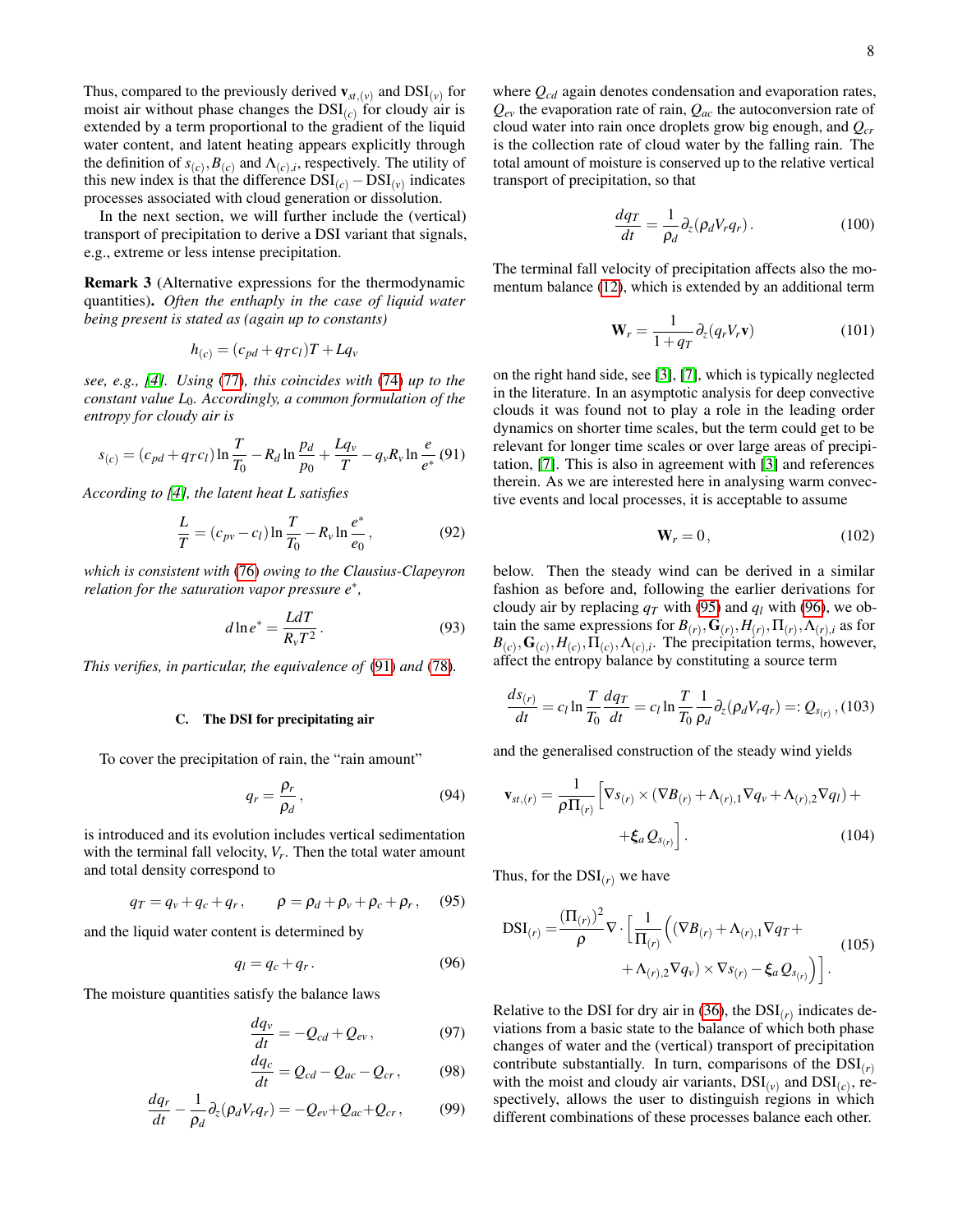## <span id="page-8-0"></span>IV. CONCLUSION

For the non-hydrostatic compressible governing equations without moist processes, non-zero values of the scalar dynamic state index, DSI, indicate non-stationary, diabatic and dissipative atmospheric processes. This work generalized this concept to moist atmospheric flows, ultimately including phase changes and precipitation. The point of departure for the present developments is the observation that the original dry air DSI has a representation in terms of the mass flow divergence of Schär's [\[13\]](#page-10-0) "steady wind",  $v_{st}$ ,

<span id="page-8-1"></span>
$$
DSI \equiv \frac{1}{\rho} \frac{\partial(\theta, B, \Pi^{\theta})}{\partial(x, y, z)} = -\frac{\Pi^2}{\rho} \nabla \cdot (\rho \mathbf{v}_{st}^{\theta}).
$$
 (106)

It is difficult to see how the determinant of gradients of the constitutive Lagrangian conserved quantities  $(\theta, B, \Pi^{\theta})$ , i.e., of potential temperature, Bernoulli function, and potential vorticity, respectively, can be generalized to thermodynamically more complex situations. In contrast, generalization of the concept of the steady wind has turned out to be accessible, and has allowed us to achieve the stated goal.

Thus, in a hierarchical fashion we have introduced three generalizations to include moist processes in the DSI-concept. First, we included water vapor neglecting phase changes. Second, we considered water vapor together with phase changes to account for cloud formation, and, third, we have included the fall out of precipitation. For all models we first derived the associated steady wind representing the basic state, noticing that only the basic state for moist air without phase changes still characterizes adiabatic conditions. The second generalization of the basic state incorporates diabatic but also reversible processes. With these preliminaries, the DSI is given by expressions analogous to the last term in [\(106\)](#page-8-1), which can be transferred to all models once appropriate analoga to the potential vorticity  $\Pi$  and the steady wind  $v_{st}$  are found. Stepwise extensions of the underlying flow models by different moist process descriptions leads to a hierarchy of steady wind representations, for

Dry air

$$
\mathbf{v}_{st,(d)} = \frac{1}{\rho \Pi_{(d)}} \Big[ \nabla s_{(d)} \times \nabla B_{(d)} \Big], \tag{107}
$$

Moist air

$$
\mathbf{v}_{st,(v)} = \frac{1}{\rho \Pi_{(v)}} \Big[ \nabla s_{(v)} \times (\nabla B_{(v)} + \Lambda_{(v)} \nabla q_{v}) \Big], \qquad (108)
$$

Cloudy air

$$
\mathbf{v}_{st,(c)} = \frac{1}{\rho \Pi_{(c)}} \Big[ \nabla s_{(c)} \times (\nabla B_{(c)} + \Lambda_{(c),1} \nabla q_v + \nabla s_{(c),2} \nabla q_l) \Big],
$$
\n(109)

Fall out of precipitation

$$
\mathbf{v}_{st,(r)} = \frac{1}{\rho \Pi_{(r)}} \Big[ \nabla s_{(r)} \times (\nabla B_{(r)} + \Lambda_{(r),1} \nabla q_v + \nabla s_{(r),2} \nabla q_l) + \xi_a Q_{s_{(r)}} \Big],
$$
\n(110)

where the density  $\rho$  and the pressure  $p$  denote the total density and total pressure for each of the different aerodynamic models. Comparing the dry air case, where the steady wind blows parallel to level sets of the Bernoulli function on isentropic surfaces, with the moist air case, an additional velocity component appears that is directed along the isolines of the mixing ratio of water vapor. If phase changes take place, liquid water needs to be accounted for, too, which generates an additional contribution to the steady wind. The latent heat then arises in the definition of the entropy and potential vorticity.

With these results, the new DSI for moist aerothermodynamics results from the respective generalizations of steady wind mass flux divergence term on the right of [\(106\)](#page-8-1). For conservative systems the DSI can still equivalently be formulated based upon Jacobian-determinants,

$$
DSI_{(d)} = \frac{1}{\rho_d} \nabla \Pi_{(d)} \cdot (\nabla s_{(d)} \times \nabla B_{(d)}) = \frac{1}{\rho} \frac{\partial (s, B, \Pi)}{\partial (x, y, z)}
$$

$$
= \frac{\Pi_{(d)}^2}{\rho} \nabla \cdot \left[ \frac{1}{\Pi_{(d)}} \left( \nabla B_{(d)} \times \nabla s_{(d)} \right) \right] \tag{111}
$$

$$
DSI_{(v)} = \frac{\Pi_{(v)}^2}{\rho} \nabla \cdot \left[ \frac{1}{\Pi_{(v)}} \left( (\nabla B_{(v)} + \Lambda_{(v)} \nabla q_v) \times \nabla s_{(v)} \right) \right]
$$

$$
= \frac{1}{\rho} \left( \frac{\partial(s_{(v)}, B_{(v)}, \Pi_{(v)})}{\partial(x, y, z)} - \Lambda_{(v)} \frac{\partial(\Pi_{(v)}, q_{v}, s_{(v)})}{\partial(x, y, z)} - \Pi_{(v)} \frac{\partial(\Lambda_{(v)}, q_{v}, s_{(v)})}{\partial(x, y, z)} \right)
$$
(112)

$$
DSI_{(c)} = \frac{\Pi_{(c)}^2}{\rho} \nabla \cdot \left[ \frac{1}{\Pi_{(c)}} \left( \nabla B_{(c)} + \Lambda_{(c),1} \nabla q_v + \nabla \Lambda_{(c),2} \nabla q_c \right) \times \nabla s_{(c)} \right]
$$
(113)

$$
DSI_{(r)} = \frac{\Pi_{(r)}^2}{\rho} \nabla \cdot \left[ \frac{1}{\Pi_{(r)}} \left( \left( \nabla B_{(r)} + \Lambda_{(r),1} \nabla q_v + + \Lambda_{(r),2} \nabla (q_c + q_r) \right) \times \nabla s_{(r)} - \xi_a Q_{s_{(r)}} \right) \right]
$$
\n(114)

Reformulating accordingly  $DSI_{(c)}$  as a sum of five Jacobideterminants is straightforward. Only in the presence of precipitation, with the Lagrangian conservation of the relevant constituents of the DSI no longer guaranteed, can the DSI no longer be written solely in terms of Jacobi-determinants. For convencience we have summarized all formulae needed to directly evaluate the various DSI-variants in Appendix A.

For the derivations in this paper we have preferred using the entropy as the relevant advected scalar and in formulating a potential vorticity variable over any one of various possible potential temperatures. Our motivation is that the entropy has a unique physical meaning across all cases, which is generally not true for potential temperatures in complex multicomponent flows. This is not to say, however, that a particular choice of a potential temperature variable could not streamline some of the derivations or have advantages in terms of physical interpretability. For example, by adopting the purely pressure and density dependent potential temperature  $\theta_{\rho}$  in [\[14\]](#page-10-7) for the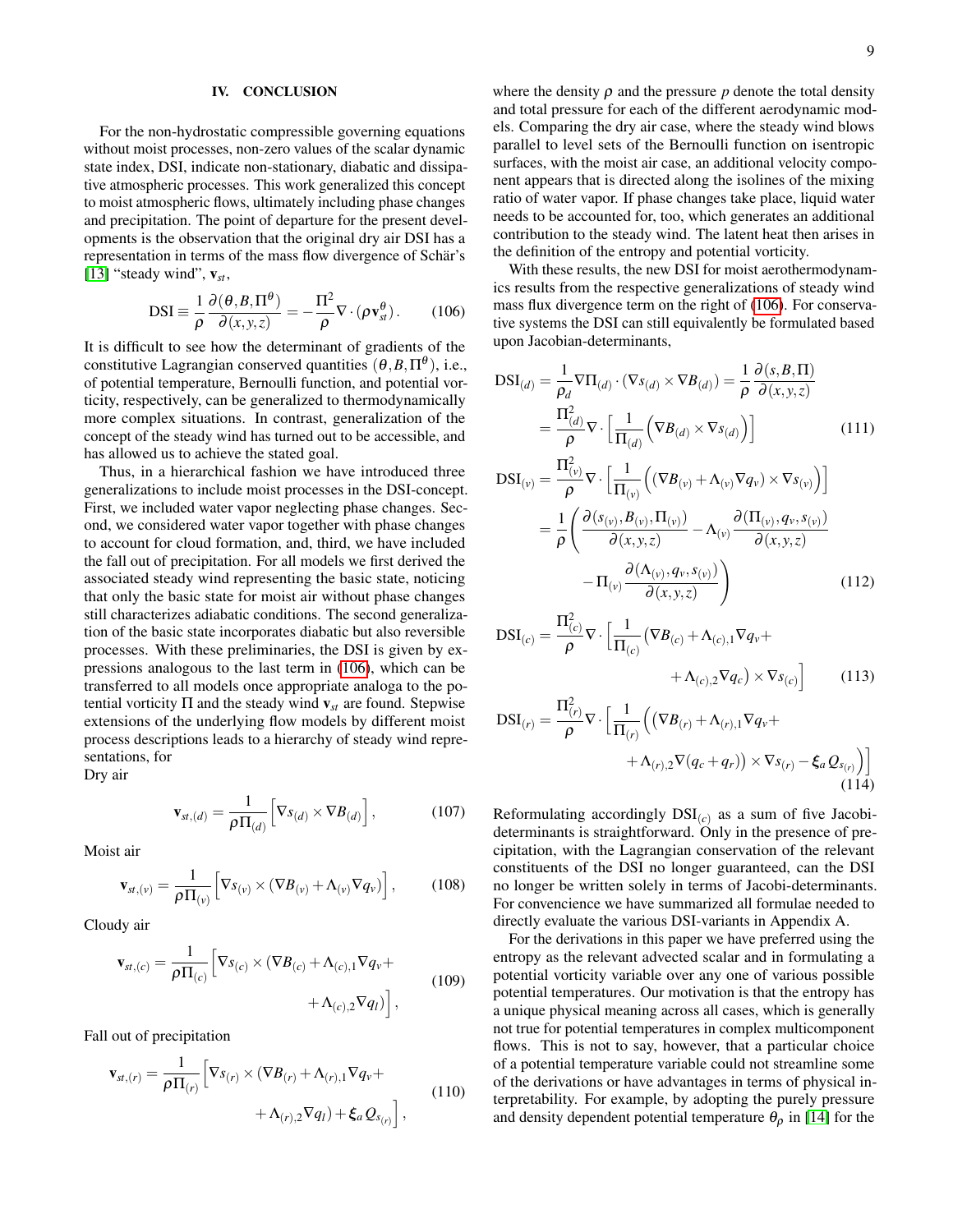<span id="page-9-10"></span>TABLE II. Physical processes and characterizations, the advections of the entropy and the PV with respect to the steady wind vanish, if they are conserved.

|                                  | entropy      | PV            | Specific DSI signals                                    |
|----------------------------------|--------------|---------------|---------------------------------------------------------|
| Dry air                          | S(d)         | $\Pi_{(d)}$   | $DSI_{(d)} \neq 0$                                      |
|                                  | conserved    | conserved     | all diabatic (frictional, non-steady)                   |
|                                  | no advection | no advection  | processes                                               |
| Moist air                        | $S_{(\nu)}$  | $\Pi_{(\nu)}$ | $DSI_{(v)} - DSI_{(d)} \neq 0$                          |
|                                  | conserved    | conserved     | transport of moist air                                  |
|                                  | no advection | no advection  | variations of the humidity                              |
| Cloudy air                       | $s_{(c)}$    | $\Pi_{(c)}$   | $DSI_{(c)} - DSI_{(v)} \neq 0$                          |
|                                  | conserved    | conserved     | the generation and dissolving of clouds                 |
|                                  | no advection | no advection  |                                                         |
| <b>Fallout of rain</b> $s_{(r)}$ |              | $\Pi(r)$      | $DSI_{(r)} - DSI_{(c)} \neq 0$                          |
|                                  |              |               | not conserved not conserved variations of precipitation |
|                                  | advection    | advection     | (e.g. in form of ice)                                   |

formulation, one can enforce the potential vorticity to remain a Lagrangian conserved quantity even in the presence of precipitation, and this may help interpretations or further in-depth analyses. The recent study by Baumgartner et al. [\[1\]](#page-9-9), who investigates the potential temperature in terms of temperature dependent specific heat capacities  $c_p(T)$ , might also be of interest in this context, and it could be incorporated in the present framework as well.

The  $DSI_{(d)}$  for dry air,  $DSI_{(v)}$  for moist air, the  $DSI_{(c)}$  for cloudy air and the  $DSI_{(r)}$  for precipitating air indicate deviations of local flow conditions from inviscid and steady state motions. Differences of DSI variants that encode different steady balances can be utilized to identify and locate particular diabatic processes. While the classical DSI(*d*) for dry air reflects general diabatic processes, the basic state of  $DSI_{(v)}$  additionally contains water vapor. Thus the difference  $DSI_{(d)} - DSI_{(v)}$ indicates the transport of moist air. Considering cloudy air, *i.e.* adding the effects of liquid water and its phase changes to the equations of motion, and thus to the basic state, the DSI(*c*) for cloudy air indicates general precipitation processes and other diabatic processes, such as radiation. The according difference  $DSI_{(v)} - DSI_{(c)}$  therefore signals the generation and dissolution of clouds. Accounting, in addition, for the (vertical)

transport of precipitation, the difference  $DSI_{(r)} - DSI_{(c)}$  acts as an indicator for the occurrence and intensity of rain. The different DSI variants and their proper physical interpretations are summarized in table [II.](#page-9-10)

An interesting further challenge will be the incorporation of the ice phase and its different conformations, such as snow, graupel, or hail.

## ACKNOWLEDGMENTS

SH thanks the Austrian Science Fund (FWF) for the support via the Hertha-Firnberg project FWF: T-764 and via the SFB project 'Taming Complexity in Partial Differential Equations' FWF: F65. This research has been partially funded by Deutsche Forschungsgemeinschaft (DFG) through grant CRC 1114 'Scaling Cascades in Complex Systems, Project Number 235221301, Projects A01 'Coupling a multiscale stochastic precipitation model to large scale atmospheric flow dynamics' and C06 'Multiscale structure of atmospheric vortices'.

Data sharing is not applicable to this article as no new data were created or analyzed in this study.

- <span id="page-9-9"></span>[1] Manuel Baumgartner, Ralf Weigel, Ulrich Achatz, Allan H Harvey, and Peter Spichtinger. Reappraising the appropriate calculation of a common meteorological quantity: Potential temperature. *Atmos. Chem. Phys.*, pages 15585–15616, 2020. [doi:10.5194/acp-20-15585-2020.](http://dx.doi.org/10.5194/acp-20-15585-2020)
- <span id="page-9-2"></span>[2] A. Claussnitzer, P. Névir, I. Langer, E. Reimer, and U. Cubasch. Scale-dependent analyses of precipitation forecasts and cloud properties using the dynamic state index. *Meteorol. Z.*, 17(6): 813–825, 2008. [doi:10.1127/0941-2948/2008/0346.](http://dx.doi.org/10.1127/0941-2948/2008/0346)
- <span id="page-9-6"></span>[3] W. R. Cotton, G. Bryan, and S. C. Van den Heever. *Storm and cloud dynamics*, volume 99. Academic press, 2010.
- <span id="page-9-7"></span>[4] K. A. Emanuel. *Atmospheric convection*. Oxford University Press on Demand, 1994.
- <span id="page-9-3"></span>[5] A. Gaßmann. Deviations from a general nonlinear wind balance: Local and zonal-mean perspectives. *Meteorol. Z.*, pages 467– 481, 2014. [doi:10.1127/metz/2014/0568.](http://dx.doi.org/10.1127/metz/2014/0568)
- <span id="page-9-5"></span>[6] A. Gassmann and H.-J. Herzog. How is local material entropy production represented in a numerical model? *Q. J. R. Meteor. Soc.*, 141:854–869, 2015. [doi:10.1002/qj.2404.](http://dx.doi.org/10.1002/qj.2404)
- <span id="page-9-8"></span>[7] S. Hittmeir and R. Klein. Asymptotics for moist deep convection I: Refined scalings and self-sustaining updrafts. *Theor. & Comput. Fluid Dyn.*, 32:137–164, 2018.
- <span id="page-9-1"></span>[8] A. Müller and P. Névir. Using the concept of the dynamic state index for a scale-dependent analysis of atmospheric blocking. *Meteorol. Z.*, 28:487–498, 2019. [doi:10.1127/metz/2019/0963.](http://dx.doi.org/10.1127/metz/2019/0963)
- <span id="page-9-4"></span>[9] A. Müller, P. Névir, and Rupert Klein. Scale dependent analytical investigation of the dynamic state index concerning the quasigeostrophic theory. *Math. Clim. Weather Forecast.*, 4(1):1–22, 2018. [doi:10.1515/mcwf-2018-0001.](http://dx.doi.org/10.1515/mcwf-2018-0001)
- <span id="page-9-0"></span>[10] P. Névir. Ertel's vorticity theorems, the particle relabelling symmetry and the energy-vorticity theory of fluid mechanics. *Meteorol. Z.*, 13(6):485–498, 2004. [doi:10.1127/0941-](http://dx.doi.org/10.1127/0941-2948/2004/0013-0485)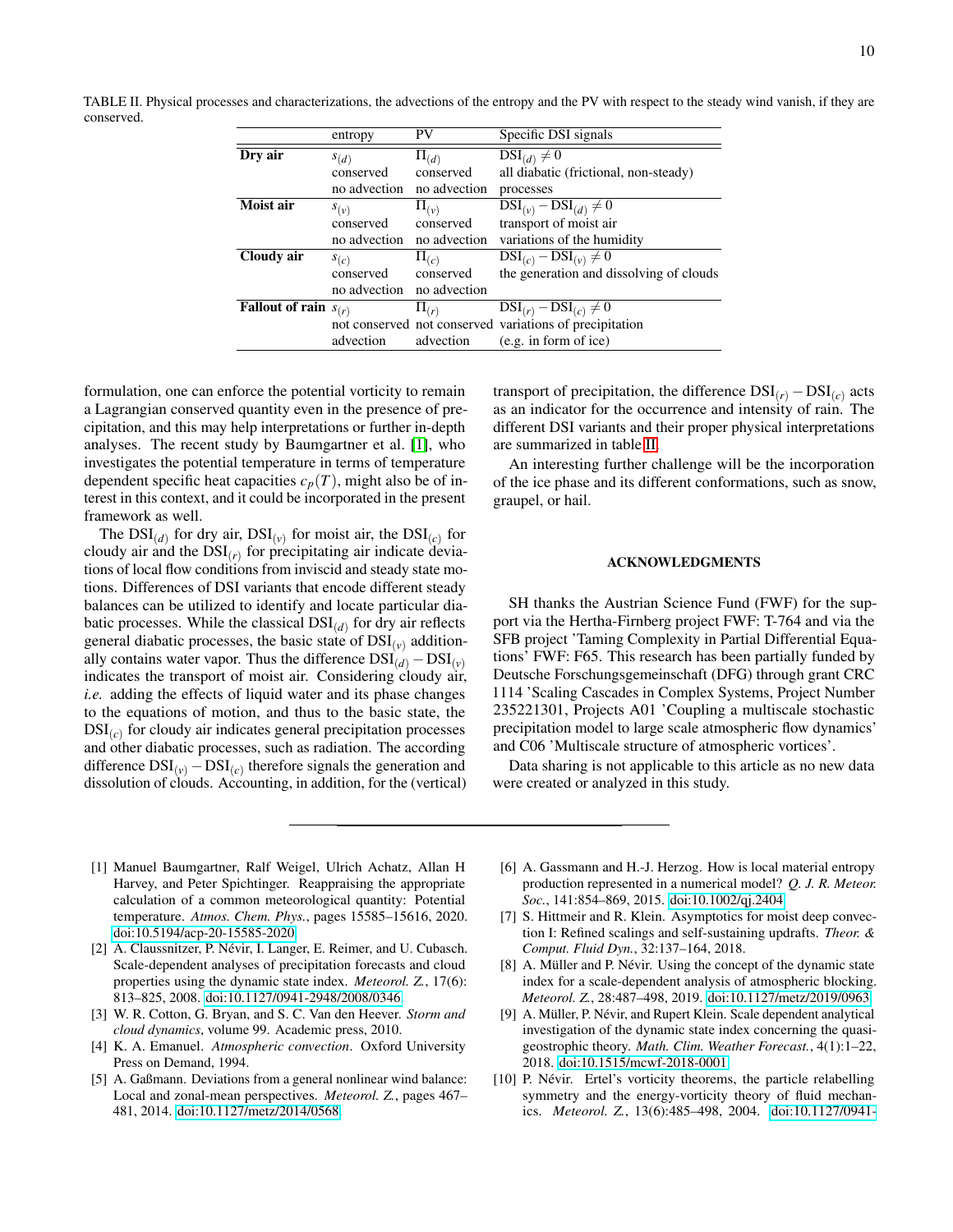[2948/2004/0013-0485.](http://dx.doi.org/10.1127/0941-2948/2004/0013-0485)

- <span id="page-10-1"></span>[11] P. Névir and M. Sommer. Energy-vorticity theory of ideal fluid mechanics. *J. Atmos. Sci*, 66(7):2073–2084, 2009. [doi:](http://dx.doi.org/10.1175/2008JAS2897.1) [10.1175/2008JAS2897.1.](http://dx.doi.org/10.1175/2008JAS2897.1)
- <span id="page-10-5"></span>[12] J. Pedlosky. *Geophysical Fluid Dynamics*. Springer, Berlin, Heidelberg, New York, 2 edition, 1992.
- <span id="page-10-0"></span>[13] C. Schär. A generalization of Bernoulli's theorem. *J. Atmos. Sci.*, 50(10):1437–1443, 1993. [doi:10.1175/1520-](http://dx.doi.org/10.1175/1520-0469(1993)050<1437:AGOBT>2.0.CO;2) [0469\(1993\)050<1437:AGOBT>2.0.CO;2.](http://dx.doi.org/10.1175/1520-0469(1993)050<1437:AGOBT>2.0.CO;2)
- <span id="page-10-7"></span>[14] W. Schubert. A generalization of Ertel's potential vorticity to a cloudy, precipitating atmosphere. *Meteorol. Z.*, 13(6):465–471, 2004. [doi:10.1127/0941-2948/2004/0013-0465.](http://dx.doi.org/10.1127/0941-2948/2004/0013-0465)
- <span id="page-10-6"></span>[15] T. Seltz. *Der dynamische Zustandsindex - Berechnung aus Reanalysedaten und Anwendung auf das El-Nino-Phänomen*. PhD thesis, Freie Universität Berlin, 2010.
- <span id="page-10-2"></span>[16] G. Vallis. *Atmospheric and oceanic fluid dynamics*. Cambridge Univ. Press, 2013.
- <span id="page-10-3"></span>[17] T. Weber and P. Névir. Storm tracks and cyclone development using the theoretical concept of the dynamic state index (dsi). *Tellus A*, 60(1):1–10, 2008. [doi:10.3402/tellusa.v60i1.15266.](http://dx.doi.org/10.3402/tellusa.v60i1.15266)
- <span id="page-10-4"></span>[18] C. Weijenborg, P. Friederichs, and A. Hense. Organisation of potential vorticity on the mesoscale during deep moist convection. *Tellus A*, 67, 2015. [doi:10.3402/tellusa.v67.25705.](http://dx.doi.org/10.3402/tellusa.v67.25705)

#### SUMMARY OF THE DSI VARIANTS

In the following we summarise all DSI variants and highlight the additional terms entering when moving up the hierarchy of complexity involved in the according derivations. We shall emphasize that  $\Delta$  in the following does not denote the Laplacian, but is used as a symbol for the deviation terms.

# $\mathrm{DSI}_{(d)}$ :

For the derivations based upon the dry air setting we have the classical definition of the DSI

$$
DSI_{(d)} = \frac{1}{\rho_d} \nabla \Pi_{(d)} \cdot (\nabla s_{(d)} \times \nabla B_{(d)})
$$
  
= 
$$
\frac{\Pi_{(d)}^2}{\rho_d} \nabla \cdot \left[ \frac{1}{\Pi_{(d)}} (\nabla B_{(d)} \times \nabla s_{(d)}) \right],
$$

where

$$
s_{(d)} = c_{pd} \ln \frac{T}{T_0} - R_d \ln \frac{p}{p_0}
$$

$$
H_{(d)} = c_{pd} T
$$

$$
B_{(d)} = \frac{1}{2} \mathbf{v}^2 + H_{(d)} + \phi
$$

$$
\Pi_{(d)} = \frac{\xi_a \cdot \nabla s_{(d)}}{p_d}
$$

 $\mathrm{DSI}_{(\nu)}$  :

As a next step water vapor is included into the derivations,

leading to:

$$
DSI_{(v)} = \frac{\Pi_{(v)}^2}{\rho} \nabla \cdot \left[ \frac{1}{\Pi_{(v)}} (\nabla B_{(v)} + \Lambda_{(v)} \nabla q_v) \times \nabla s_{(v)} \right]
$$
  
= 
$$
\frac{(\Pi_{(d)} + \Delta \Pi_{(v)})^2}{\rho_d (1 + q_v)} \nabla \cdot \left[ \frac{1}{\Pi_{(d)} + \Delta \Pi_{(v)}} (\nabla (B_{(d)} + \Delta B_{(v)}) + \Lambda_{(v)} \nabla q_v) \times \nabla (s_{(d)} + \Delta s_{(v)}) \right]
$$

where

$$
s_{(v)} = s_{(d)} + \Delta s_{(v)},
$$
  
\n
$$
\Delta s_{(v)} = c_{pv} q_v \ln \frac{T}{T_0} - R_v q_v \ln \frac{e}{e_0}
$$
  
\n
$$
H_{(v)} = H_{(d)} + \Delta H_{(v)},
$$
  
\n
$$
\Delta H_{(v)} = -\frac{q_v H_{(d)}}{1 + q_v} + \frac{c_{pv} q_v T}{1 + q_v}
$$
  
\n
$$
B_{(v)} = B_{(d)} + \Delta B_{(v)},
$$
  
\n
$$
\Delta B_{(v)} = \Delta H_{(v)}
$$
  
\n
$$
\Pi_{(v)} = \Pi_{(d)} + \Delta \Pi_{(v)},
$$
  
\n
$$
\Delta \Pi_{(v)} = -\frac{q_v \Pi_{(d)}}{1 + q_v} + \frac{\xi_a \cdot \nabla \Delta s_{(v)}}{\rho_d (1 + q_v)}
$$
  
\n
$$
\Delta_{(v)} = \frac{1}{1 + q_v} \left( H_{(v)} + c_{pv} T \left( \ln \frac{T}{T_0} - 1 \right) - R_v T \ln \frac{e}{e_0} \right)
$$

$$
\mathrm{DSI}_{(c)}
$$

:

The next extension amounts to the inclusion of phase changes and liquid water in the form of cloud water:

$$
DSI_{(c)} = \frac{\Pi_{(c)}^2}{\rho} \nabla \cdot \left[ \frac{1}{\Pi_{(c)}} (\nabla B_{(c)} + \Lambda_{(c),1} \nabla q_v + \Lambda_{(c),2} \nabla q_c) \times \nabla s_{(c)} \right]
$$
  
= 
$$
\frac{(\Pi_{(v)} + \Delta \Pi_{(c)})^2}{\rho_d (1 + q_v + q_c)} \nabla \cdot \left[ \frac{1}{\Pi_{(v)} + \Delta \Pi_{(c)}} \left( (\nabla (B_{(v)} + \Delta B_{(c)}) + (\Lambda_{(v)} + \Delta \Lambda_{(c),1}) \nabla q_v + \Lambda_{(c),2} \nabla q_c) \times \nabla (s_{(v)} + \Delta s_{(c)}) \right) \right]
$$